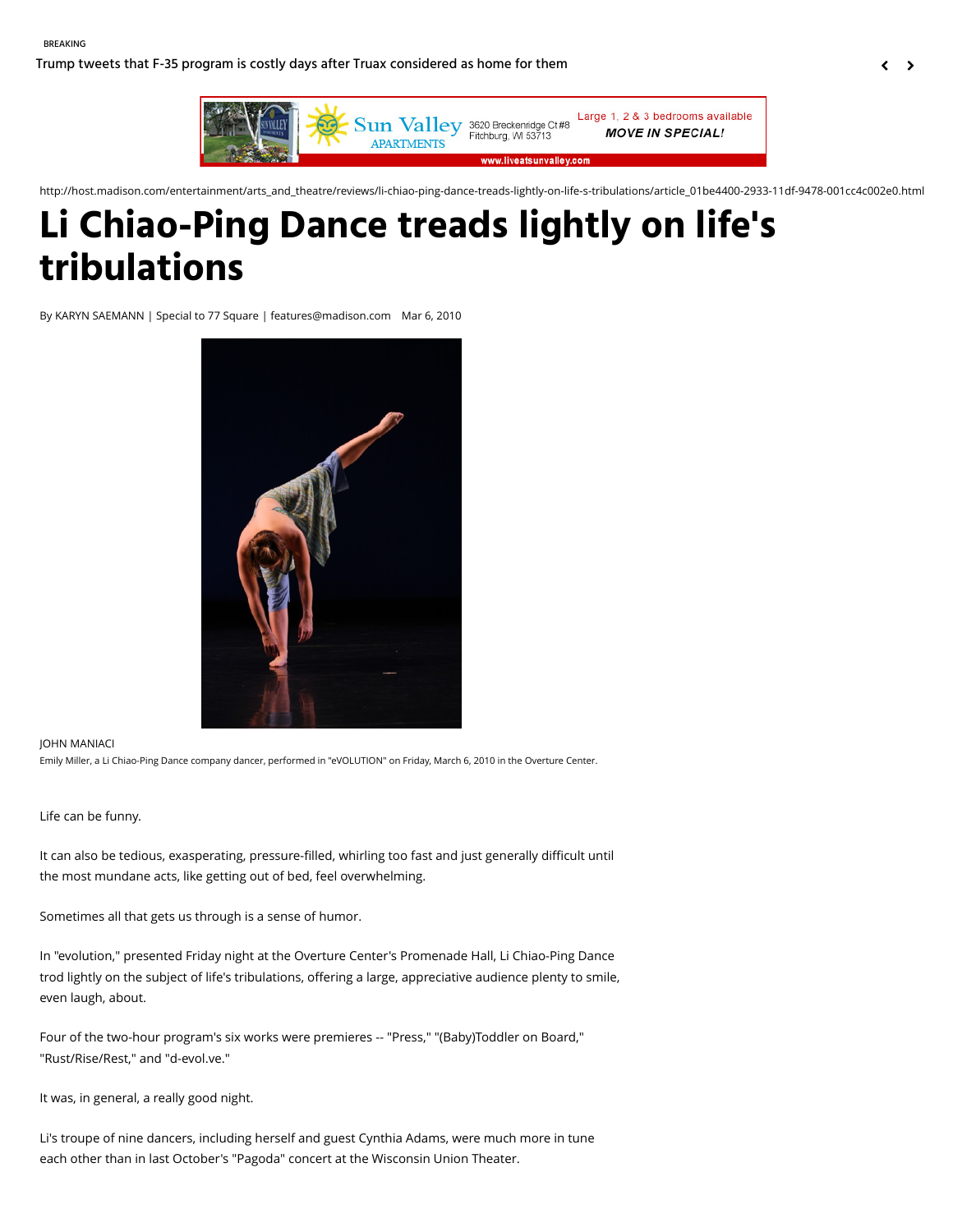The dancers, many of whom were new to the company last fall, clearly have spent a lot of time together in the ensuing months. It showed in their comfort level, with lots of smoothly executed lifts and a general ease in which they moved around each other. Technically, the newer company members also simply looked stronger than last fall, with a good, clean athleticism, great endurance in pieces that stretched long and were complex and some excellent solo moments.

"Pagoda," of course, was challenging because the choreography demanded that dancers move in a taxing, slow-motion manner. But given Friday night's performance, one has to believe that "Pagoda," too, would have been better had it been done now.

Choreographically, Friday night was often about quirkiness.

"Fin de Siecle" began with Li dancing solo in a strange outer space-influenced get-up that included a tight-fitting cap and a half tutu over a red and black bodysuit.

Her movements, backed by old black and white "Flash Gordon" movie footage and weird chanting that ebbed and flowed along with the movie plot's crescendos and decrescendos, felt puppet (or perhaps harlequin) like. It was certainly different from the more fluid way audiences are used to seeing Li move. It was fun to an artist step out of her typical mold.

In the second part of that piece five dancers clad in similar costumes, and moving in a similarly puppet-like way, joined in.

Humor abounded all night but particularly in "(Baby)Toddler on Board," an ode to parenting toddlers. Choreographed by Li and Adams, it made reference to Dr. Seuss and children's toys and parodied the signets' arm-crossed dance from "Swan Lake," comparing parenting insecurities with trying to perform difficult choreography that leaves you feeling woefully incapable.

## **Looking for fun? Get recommendations sent to your inbox**



The title of "Galapagos Olympiad," taken from the Pacific chain of islands, seemed to suggest that individuals are only tentatively connected to each other as they race through life, perhaps like horses that share a track but are each in their own lane and who wear blinders that obscure others from view. Or like socks drying on a line, each constrained by their own clothespin.

"Rust/Rise/Rest,"a solo choreographed by Li and danced by the beautifully agile Ella Rosewood, celebrated life at its most basic -- getting out of bed, facing the day and collapsing back in at night. Rosewood moved on and around a large feather bed.

In "Press," choreographed by Lionel Popkin, dancers scooted along while embracing, lifted each other up on their backs, squashed their faces and laid on top of each other, in general showing how we react to touch.

Finally, in "d-evol.ve," company members shared the stage with guests from the Madison Senior Center. Participants held balloons, blew soap bubbles, swam in an imaginary sea and moved to a score that ranged from old video game sounds like the famous, often parodied, signal of Pacman's demise to songs like Queen's "We are the Champions," that speaks of life's mistakes, to the Beatles' "Revolution," which croons that everything is "gonna be alright."

Just do a cartwheel or two, take time to blow some soap bubbles and you'll be fine.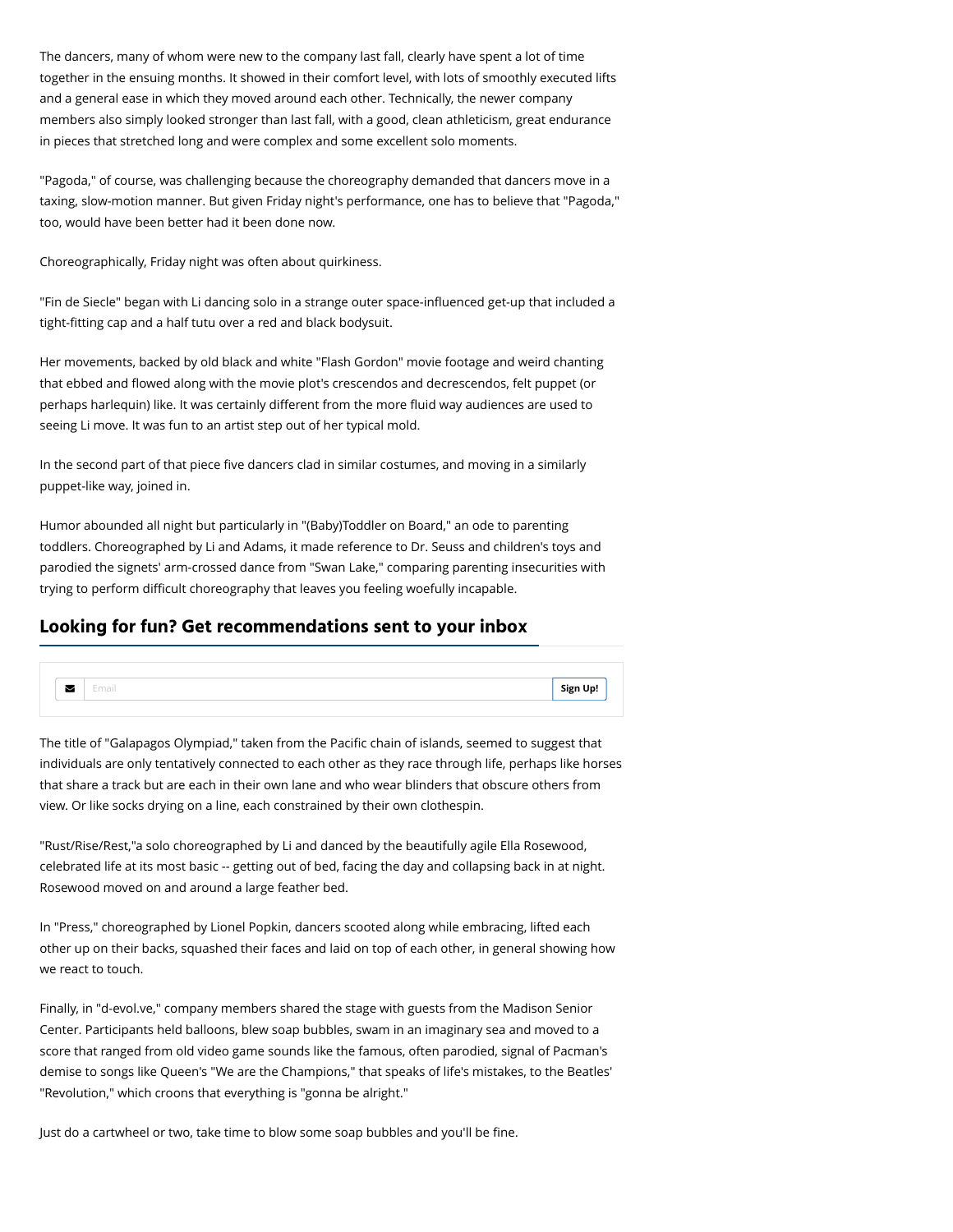Overall, "evolution," was a great night of movement with a resonating, concrete theme that even audience members with minimal dance background could wrap their heads around, connect with, and come away feeling enlightened over.

*Li Chiao-Ping Dance will repeat "evolution," Saturday at 7:30 p.m. and Sunday at 2 p.m.*



## **Congress Generously Gives Homeowners A Once-In-A-Lifetime Bailout**

See how homeowners born before 1985 are getting a HUGE reward.

Find Out More 2,141 [Promoted by](http://lockerdome.com/engaging-content)[LockerDome](http://lockerdome.com/)

## **Currents**



[QUIZ: Are you smarter than a](http://host.madison.com/quiz/quiz-are-you-smarter-than-a-high-schooler/html_fe2a61ce-c557-5391-8a81-bb6e94e65b1f.html)<br>high schooler?

[Could Geron Corporation Be a](http://host.madison.com/business/investment/markets-and-stocks/could-geron-corporation-be-a-millionaire-maker-stock/article_83274caa-3a74-596f-b81c-dac105a00676.html) Millionaire-Maker Stock?

[Liz Weston: Times when money](http://host.madison.com/business/liz-weston-times-when-money-isn-t-real/article_9e2804c2-997b-5d76-9722-9b8cdd8ab530.html) isn't real



['People v. O.J.,' 'Night Manager,'](http://host.madison.com/entertainment/people-v-o-j-night-manager-lead-globes-tv-nods/article_d03d2db5-dfd7-5e47-88da-b1914b24931c.html) lead Globes TV nods

[The Suprising Internet of Things](http://host.madison.com/business/investment/markets-and-stocks/the-suprising-internet-of-things-winner-that-s-soaring-on/article_9f8c1f5f-3073-5f79-a7c4-8c07b1fe03d8.html) Winner That's Soaring on Amazon's Grocery Plans



[Don't hang your own drywall](https://adclick.g.doubleclick.net/pcs/click%253Fxai%253DAKAOjssquvr7ohdmz1ZXy9KPCTlqXltZ8sMEn9m2g4bNuyVo90_gREiCSW6nq2JtMfNF7ynHwFT4IyYVl7jMf_gWwoMaMjh-Huk7rK_3jIVRSCHZxz5fQYVWJ9RhFIOz_SBjkXvrq54_74vHROsPrNnvMH8RvcJKp9v2iUEyh3M3VOr3YjUOegN0F_gufUn2PT5ch4yxaKZqb3IKuRcmUCe-MNT4Em1HH-22DLupitAIBo3WQ-9roRNxTYCkAeDo9ka5%2526sig%253DCg0ArKJSzL36yk4rZOABEAE%2526urlfix%253D1%2526adurl%253Dhttps://leeaws.com/featured_pros/?id=daily-headlines-remodeling-contractors&project_id=73&project=remodeling-contractors&task=52&context=asset) [10 highly rated Pearl Harbor](http://host.madison.com/highly-rated-pearl-harbor-books-for-history-buffs/collection_8955c66a-d331-5a01-8463-c345b56bd58e.html) books for history buffs

Why Alexion Pharmaceuticals, [Inc.'s Shareholders Lost \\$3 Billion](http://host.madison.com/business/investment/markets-and-stocks/why-alexion-pharmaceuticals-inc-s-shareholders-lost-billion-today/article_4b04dbd1-50ef-52a6-a6b5-4994c120cd11.html) Today

Why Steel Industry Suppliers SunCoke Energy, Cliffs Natural [Resources, and Teck Resources](http://host.madison.com/business/investment/markets-and-stocks/why-steel-industry-suppliers-suncoke-energy-cliffs-natural-resources-and/article_2b0b2888-6399-5fb0-aabd-227fb5295f2b.html)



[31 popular dogs that should stay](http://host.madison.com/lifestyles/pets/popular-dogs-that-should-stay-inside-this-winter/collection_74b0a0df-8496-548d-9f75-fe2e22478344.html) inside this winter

[Ready for breaded cutlets of a](http://host.madison.com/lifestyles/ready-for-breaded-cutlets-of-a-different-kind-cauliflower/article_5b758bc1-d161-52ca-ab08-df2916babbec.html) different kind? Cauliflower!

[2016 Tax Deadlines](http://host.madison.com/business/investment/markets-and-stocks/tax-deadlines/article_347f7076-8cf3-5aad-8636-809f68623cdc.html)